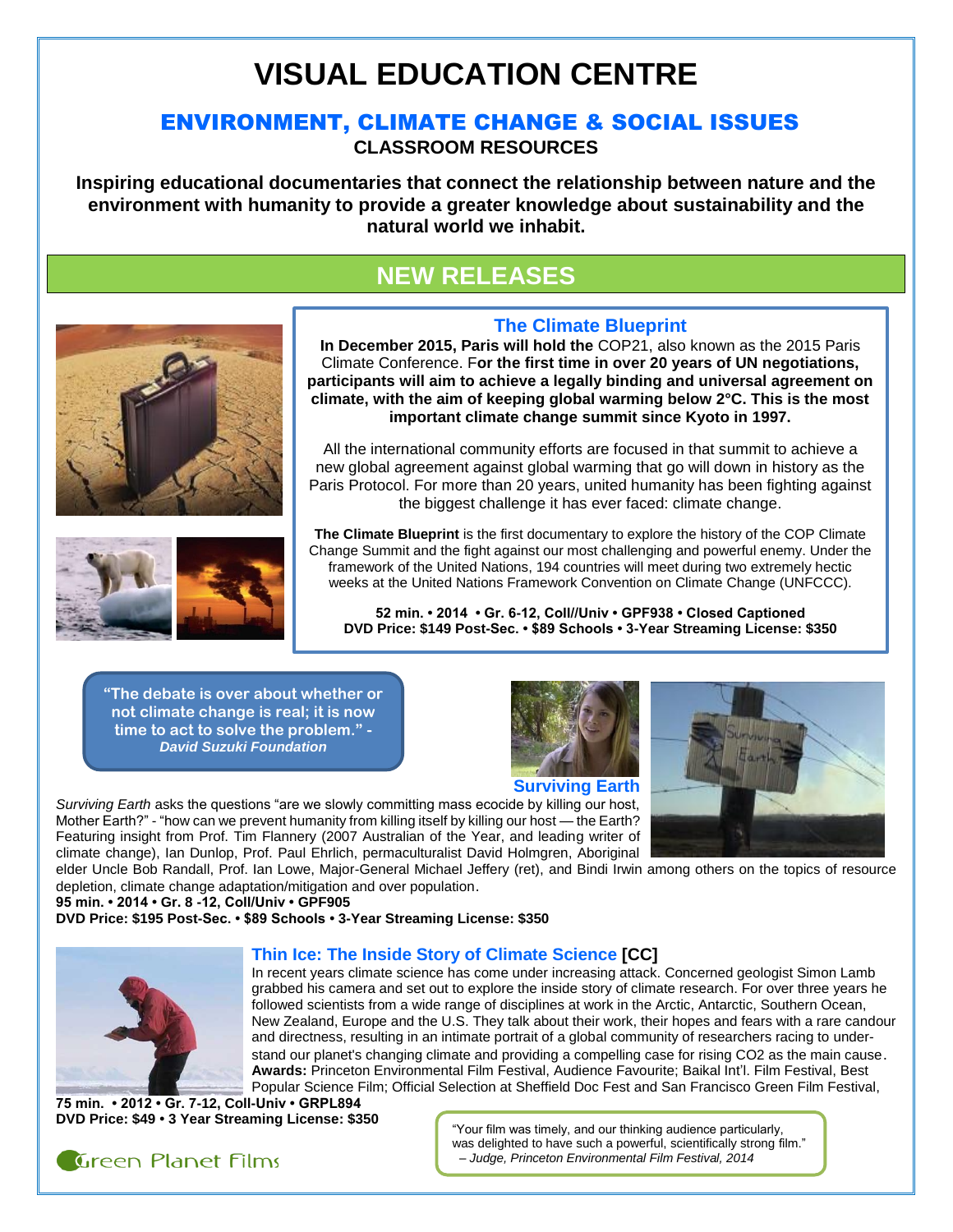



**Bluebird Man [CC]**

*Bluebird Man* tells the story of 93-year-old Alfred Larson, a self-taught conservationist who has committed the last 35 years of his life to saving Idaho's bluebirds. In the late 1970s Al was inspired to join a growing movement of citizen scientists who over the past three decades have helped reverse bluebird declines by setting up networks of nest boxes specifically designed to provide nesting habitat for this emblematic bird. Breathtaking scenery, intimate conversations and stunning footage of all three species of bluebird create a powerful film that reveals the secret behind Al's longevity while providing inspiration for our next generation of citizen scientists*.*  **28 min. • 2014 • Gr. 8-12, Coll/Univ • GPF942 DVD Price: \$100 Post-Sec. • \$49 Schools 3-Year Streaming License: \$350**



**The Family Farm**



In its journey across the majestic Canadian countryside, *The Family Farm* explores the diverse agricultural pursuits of earnest farm families, and serves as a window into small-scale food production

that modern day consumers have become estranged from.

The film begins in Nova Scotia with egg farmer, Aaron Hiltz, who was confronted by the provincial egg board and asked to get rid of the majority of his flock. Hiltz's story highlights the issues many farmers face and the flaws associated with what he considers an outdated system. The Morgan farm crew of Québec draw attention to another issue, land cost and inaccessibility that many young, budding farmers encounter and discuss their proposed solutions to these problems. On the other side of the country, organic farming pioneer, Raymond Loo discloses his dream of creating a chemical-free Prince Edward Island, full of clean, organic food and demonstrates how his farm serves as a stepping stone towards realizing this goal. The exploitative side of farming is also exposed through Manitoba farmer, Carlyle Jorgensen's retellings of his experience working with an oil company who dug a well on his prime farmland despite his disapproval.

A season spent with these farmers reveals the key role they play in sustaining traditional farm knowledge, promoting environmental stewardship and maintaining food security. *The Family Farm* focuses on imbuing the importance of understanding where our food comes from and emphasizes the crucial role family farms play in ensuring the survival and well-being of local communities and environments*.*  **70 min. • 2014 • Gr. 10-12, Coll/Univ • GPF943 DVD Price: \$150 Post-Sec. • \$89 Schools 3-Year Streaming License: \$350**

**Preview all programs online at** 

**www.visualed.com**

# **New Farms Big Success [CC]**

This inspiring documentary presents three ecologically responsible farms in the USA and Canada. Their unique business plans eliminate the middle man, use sustainable



methods and few fossil fuels, and show that a decent living can be made! These new farming practices avoid the destructive trap of industrial food production and its financial burden. With the participation of Ban Ki Moon, the Secretary General of the United Nations and leading USA environmentalist, author

and educator, Bill McKibben, this documentary provides critical information to develop an enduring, local food network in a time of climate change. The 3 rock star farmers are: Kristin Kimball, author of "The Dirty Life" and farmer of Essex Farm, Jean-Martin Fortier, author of "The Market Gardener" and farmer of Les Jardins de la Grelinette,Québec, Lauren Rathmell, greenhouse manager of Lufa Farms.

This documentary includes the official point of view of The Convention on Biodiversity, the UN office specialized in the protection of life on Earth, about the links between climate change, biodiversity and farming. *Produced by Monde Films* **52 min. • 2014 • Gr. 8-12, Coll/Univ • GPF917 DVD Price: \$225 Post-Sec. • \$89 Schools 3 year streaming rights: \$350**



#### **Great White Lies [CC]**

Focusing on the Western Australian Government's decision in January of 2014 to hunt and kill the white shark, a protected species in Australia, filmmaker Skyler Thomas visits Australia, South Africa, and New Zealand to learn more about shark culling practices in each of those locations.

Interviewing scientists, politicians, surfers, and activists, *Great White Lie*s thoroughly examines the history of shark culling and ultimately asks the question, "Is this really about human safety or is something else taking place here?" When science, statistics, and history all tell us that shark-culling is a flawed and ineffective strategy in managing human and shark interactions, we are then forced to ask the next logical question; if it doesn't work, why is it still happening? The apparent answer to that question will leave viewers not only rethinking mankind's relationship with sharks, but with the planet in general. *Produced by White Shark Video.* **50 min. • 2015 • Gr. 12, Coll/Univ • GPF936 DVD Price: \$149 Post-Sec. • \$39 Schools Community Screening: \$99 3-Year Streaming License: \$350**

### **Green Planet Films**

**For more Green Planet Films programs call 1-800-668-0749 or visit our website www.visualed.com**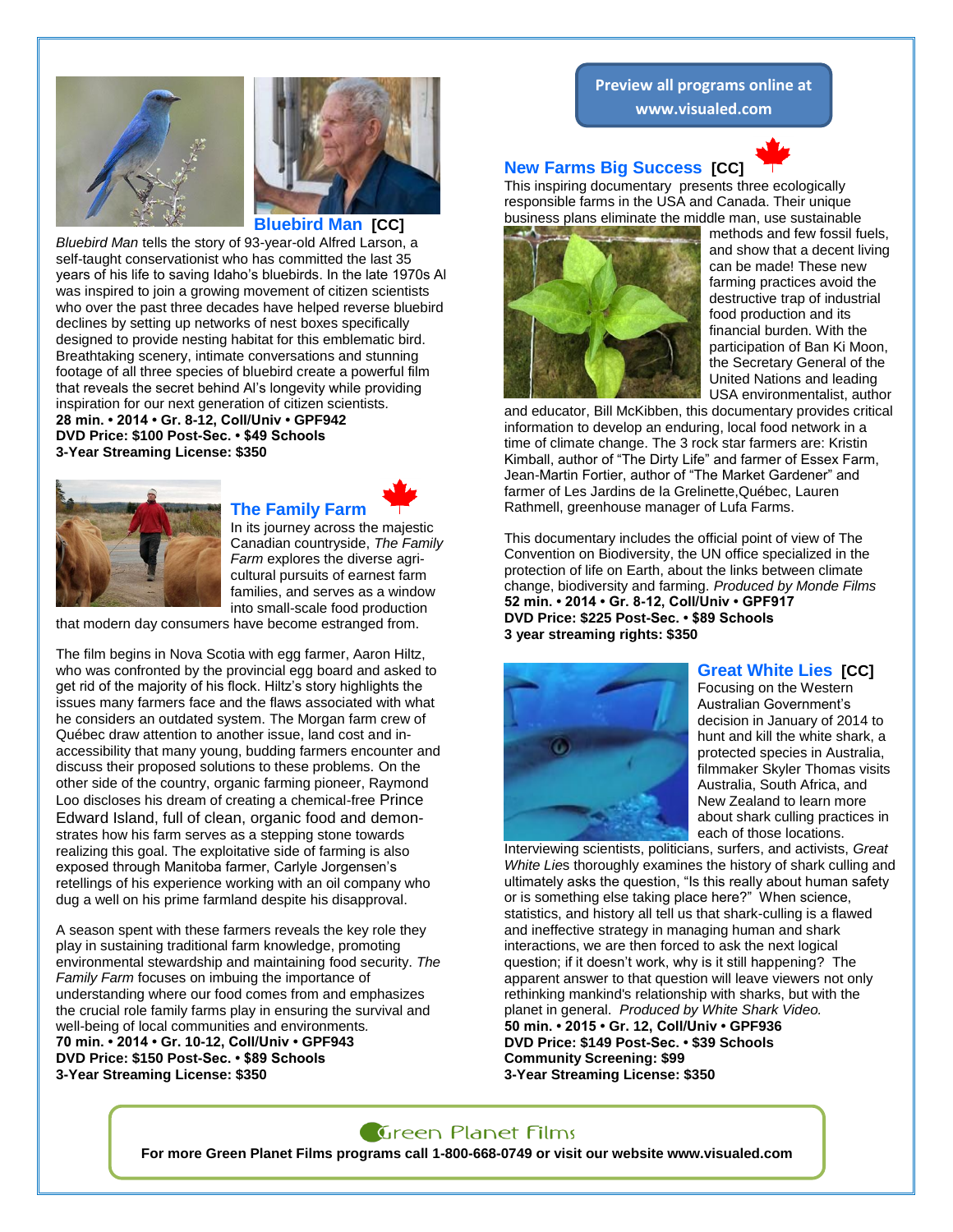

## **Red Ice [CC]**

**On July 12, 2012, an unprecedented event took place in Greenland which triggered all alarms. For the first time ever 97% of the frozen surface of Greenland had started to thaw.** Global warming threatens to

change the Arctic and Antarctic ecosystems even faster than in the rest of the world. The situation is becoming more dramatic each year and we're approaching a point of no return: entire cities could end up under the sea; Europe could suffer another glaciation; extreme weather events such as the cold outbreak that hit Eastern US on January 2014 could be much more frequent. But a bigger, silent menace is rising because of the thawing: the release of the methane trapped in the permafrost could eventually accelerate the unstoppable climate change.

The Polar regions are being affected by global warming much more intensely than any other part of the world. The global mean temperature has risen around 1.1 ºC since 1990, however in the Artic it has risen more than twice. Global warming threatens to change that whole fragile ecosystem even faster than in the rest of the world. The situation is becoming more and more dramatic each year and we are approaching a point of no return. What would happen if it occurs? *Subtitles in English, Spanish, Portuguese, French and German. Produced by Intuitive Prod. & Somadrome*. **52 min. • 2014 • Gr. 6-12,Coll/Univ • GPF937 DVD Price: \$149 Post-Sec. • \$89 Schools 3-Year Streaming License: \$350**



### **The High Cost of Cheap Gas: Fracking in South Africa [CC]**

The environmental problems caused by fracking in America have been well publicized but less known are the gas industry's plans for expansion in other countries. This investigation,

filmed in Botswana, South Africa, Alaska and North America, reveals how fracking plants are quietly invading some of the most protected places on the planet – including Africa's national parks.

Deep in the Kalahari desert, fracking operations take place across the migration routes of Africa's largest elephant population – threatening their survival. Plans to allow fracking in the Karoo in South Africa, a region of natural beauty, have been condemned as "completely irresponsible". Water is extremely scarce and people are concerned about an industry that sucks up and potentially pollutes the little available water there is. Speaking to experts, campaigners and affected communities, we discover the real cost of this much touted "cheap" gas. *Produced by Jeffrey Barbee & Mira Dutschke* **56 min. • 2014 • Gr. 6-12, Coll/Univ • GPF939 DVD Price: \$159 Post-Sec. • \$79 Schools Community Screening: \$149 3-Year Streaming License: \$350**

# **The Ethics of Fracking [CC]**

This program looks at the ethics of the natural gas extraction process known as "fracking". The film covers the political, spiritual, scientific, medical, and educational points of views of hydraulic fracturing. It also takes a look at the deceiving advertising the gas industry heavily relies on. **48 min. • 2014 • Gr. 9-12,Coll/Univ • GRPL892 DVD Price: \$39.95**

**3-Year Streaming License: \$350**

#### **The Cost of Oil**

The pressure to drill for oil in the Arctic has intensified with the increasing prices of crude oil. But the potential for lower oil prices is at what cost? In this feature-length documentary the Alaskan Inupiat show how oil drilling in their nearby seas will



forever alter their subsistenceliving lifestyle and adversely affect their struggle to preserve their rich cultural history. Members of the oil industry and expert scientists also highlight the predicted effects of oil drilling on the delicate Arctic ecosystem, and

in turn, the effects on a society dependent on that ecosystem. Through this film viewers discover the irony of drilling for oil in order to become a more self-sustaining nation, and in doing so, likely destroying one of the last remaining self-sustaining cultures.

**Awards:** Best Documentary, Festivus Film Festival • Best Documentary, East Lansing Film Festival **42 min. • 2009 • Gr. 9-12, Coll/Univ • GRPL639 DVD Price: \$149 3 Year Streaming License: \$350**

#### **Extinction in Progress**

The poorest country in the Western Hemisphere, Haiti is still struggling to get on its feet from the disastrous 2010



earthquake. But the real problem Haiti faces in the near future is the complete degradation of its natural resources. Today, forests cover less than two percent of its territory and scientists predict a mass extinction of Haiti's biodiversity.

Over a three-year period, a team of scientists and naturalists travel to the most remote locations in Haiti to investigate the current state of its biodiversity. Surprisingly, they discover almost 50 new species and rediscover species thought to be lost, including one of the most endangered mammals, the Hispaniolan solenodon*.* The extent of discoveries is extremely rare in the world of natural science. S*ubtitles in English & Spanish. Produced by Dr. Blair Hedges & Jürgen Hoppe* **Awards:**

Official Selection in the following festivals: "Environmental Film Festival in the Nation's Capital, Washington", "Ecozine Intl. Film Festival, Zaragoza", Spain; "Dominican Republic Environmental Film Festival"; "Life Sciences Film Festival, Prague, Czech Republic

**56 min. • 2013 • Gr. 8-12, Coll/Univ • GPF932 DVD Price: \$169 Post-Sec.• \$79 Schools 3 year streaming rights: \$350**